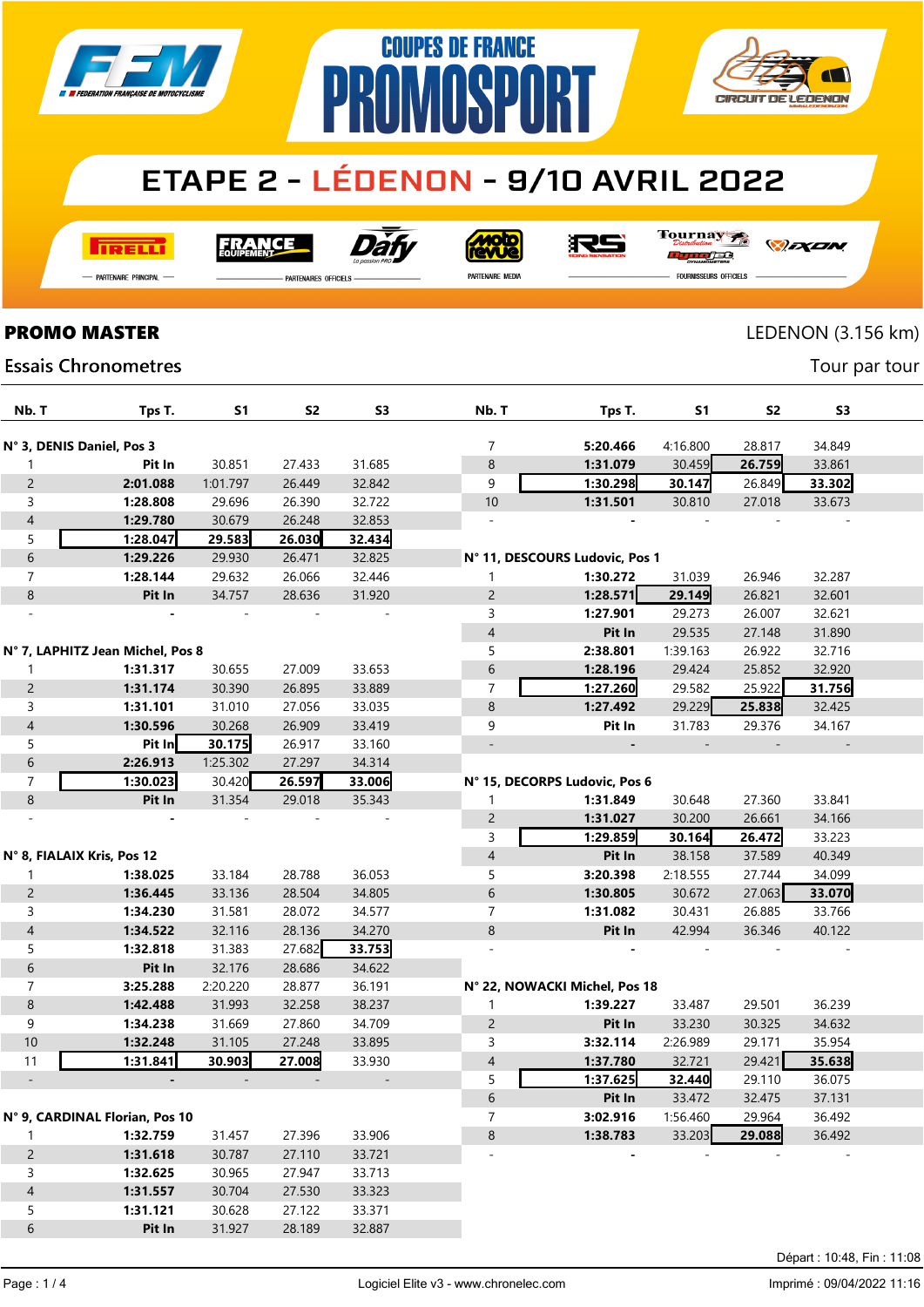

## **ETAPE 2 - LÉDENON - 9/10 AVRIL 2022**

**COUPES DE FRANCE** 

**MNR** 

**I तत्वच**र्च

**FRANCE** 



**MOLO** 

Tournay 沢ら

*DEXEN* 

**CIRCUIT DE LEDENON** 

- Partenaire Principal

**PARTENAIRES OFFICIELS** 

PR

PARTENAIRE MEDIA

orse **FOURNISSEURS OFFICIELS** 

 $\overline{\Lambda}$ 

Tour par tour

### **PROMO MASTER** LEDENON (3.156 km)

#### **Essais Chronometres**

| Nb. T                    | Tps T.                          | <b>S1</b>        | <b>S2</b>        | S <sub>3</sub>   | Nb. T                    | Tps T.                         | S <sub>1</sub> | S <sub>2</sub> | S <sub>3</sub> |  |
|--------------------------|---------------------------------|------------------|------------------|------------------|--------------------------|--------------------------------|----------------|----------------|----------------|--|
|                          | N° 27, GRIS Martial, Pos 9      |                  |                  |                  | 2                        | 1:32.979                       | 30.862         | 28.064         | 34.053         |  |
| 1                        | 1:31.984                        | 31.076           | 27.430           | 33.478           | 3                        | 1:32.655                       | 31.015         | 27.750         | 33.890         |  |
| $\overline{c}$           | 1:31.828                        | 30.668           | 26.895           | 34.265           | 4                        | 1:32.610                       | 30.956         | 27.879         | 33.775         |  |
| 3                        | 1:30.084                        | 30.790           | 26.719           | 32.575           | 5                        | 1:32.488                       | 30.928         | 27.985         | 33.575         |  |
| $\overline{4}$           | 1:30.753                        | 30.464           | 27.110           | 33.179           | 6                        | 1:32.084                       | 31.001         | 27.533         | 33.550         |  |
| 5                        | Pit In                          | 30.369           | 26.682           | 32.989           | $\overline{7}$           | 1:32.655                       | 31.091         | 27.988         | 33.576         |  |
| 6                        | 3:29.776                        | 2:27.750         | 28.081           | 33.945           | 8                        | 1:32.132                       | 31.130         | 27.599         | 33.403         |  |
| $\overline{7}$           | 1:31.523                        | 31.143           | 27.030           | 33.350           | 9                        | 1:31.596                       | 30.694         | 27.455         | 33.447         |  |
| 8                        | Pit In                          | 30.828           | 26.909           | 33.931           | 10                       | 1:32.024                       | 31.018         | 27.457         | 33.549         |  |
|                          |                                 |                  |                  |                  | 11                       | Pit In                         | 33.251         | 31.483         | 33.842         |  |
|                          |                                 |                  |                  |                  |                          |                                |                |                |                |  |
|                          | N° 29, LEBAILLY Jacques, Pos 13 |                  |                  |                  |                          |                                |                |                |                |  |
| 1                        | 1:39.708                        | 34.526           | 29.199           | 35.983           |                          | N° 49, VAQUERO Bruno, Pos 5    |                |                |                |  |
| $\overline{c}$           | 1:36.361                        | 33.179           | 28.433           | 34.749           | 1                        | 1:31.662                       | 30.884         | 27.206         | 33.572         |  |
| 3                        | 1:37.084                        | 33.181           | 28.499           | 35.404           | $\overline{c}$           | 1:31.576                       | 30.357         | 27.062         | 34.157         |  |
| $\overline{\mathcal{L}}$ | 1:36.755                        | 32.870           | 28.619           | 35.266           | 3                        | 1:29.854                       | 30.148         | 26.934         | 32.772         |  |
| 5                        | 1:35.126                        | 32.315           | 28.198           | 34.613           | 4                        | 1:30.005                       | 30.027         | 26.811         | 33.167         |  |
| $\sqrt{6}$               | 1:34.072                        | 31.652           | 27.807           | 34.613           | 5                        | Pit In                         | 31.321         | 27.217         | 33.780         |  |
| $\overline{7}$           | 1:34.431                        | 32.286           | 27.742           | 34.403           | 6                        | 8:11.616                       | 7:10.168       | 27.726         | 33.722         |  |
| $\,8\,$                  | 1:33.560                        | 31.463           | 27.756           | 34.341           | $\overline{7}$           | 1:29.450                       | 30.155         | 26.382         | 32.913         |  |
| 9                        | 1:41.248                        | 35.661           | 30.390           | 35.197           | $\overline{\phantom{a}}$ |                                | 30.042         | 26.593         |                |  |
| 10                       | 1:34.166                        | 31.667           | 28.283           | 34.216           |                          |                                |                |                |                |  |
| 11                       | 1:37.802                        | 32.571           | 28.497           | 36.734           |                          | N° 51, ODERIO Jean Paul, Pos 4 |                |                |                |  |
| 12                       | Pit In                          | 33.851           | 28.367           | 41.219           | 1                        | 1:30.007                       | 30.043         | 26.861         | 33.103         |  |
| $\sim$                   |                                 |                  |                  |                  | $\overline{c}$           | 1:29.694                       | 29.890         | 27.220         | 32.584         |  |
|                          |                                 |                  |                  |                  | 3                        | 1:29.195                       | 29.820         | 26.427         | 32.948         |  |
|                          | N° 38, MICHAUT Vincent, Pos 15  |                  |                  |                  | $\overline{\mathcal{L}}$ | Pit In                         | 30.603         | 27.067         | 32.153         |  |
| $\mathbf{1}$             | 1:44.682                        | 34.765           | 30.623           | 39.294           | 5                        | 2:47.733                       | 1:48.050       | 26.863         | 32.820         |  |
| $\overline{c}$           | 1:40.016                        | 33.752           | 29.584           | 36.680           | $\boldsymbol{6}$         | Pit In                         | 30.158         | 28.280         | 30.718         |  |
| 3                        | 1:40.525                        | 34.925           | 29.150           | 36.450           | 7                        | 2:43.546                       | 1:43.437       | 27.051         | 33.058         |  |
| $\overline{\mathcal{A}}$ | 1:36.757                        | 32.498           | 28.565           | 35.694           | 8                        | 1:31.079                       | 31.388         | 26.962         | 32.729         |  |
| 5                        | 1:36.004                        | 32.464           | 28.369           | 35.171           | 9                        | Pit In                         | 29.970         | 27.401         | 32.290         |  |
| $\sqrt{6}$               | 1:35.739                        | 32.348           | 28.117           | 35.274           | 10                       | 2:10.869                       | 1:10.061       | 27.345         | 33.463         |  |
| $\overline{7}$           | 1:35.770                        | 32.139           | 28.174           | 35.457           | 11                       | 1:33.013                       | 31.328         | 26.887         | 34.798         |  |
| $\,8\,$                  | 1:36.926                        | 32.375           | 28.805           | 35.746           |                          |                                |                |                |                |  |
| 9<br>10                  | 1:36.660                        | 32.499<br>31.676 | 29.005<br>27.594 | 35.156           |                          |                                |                |                |                |  |
| 11                       | 1:33.803<br>1:34.159            | 32.097           | 27.738           | 34.533<br>34.324 |                          |                                |                |                |                |  |
|                          |                                 |                  |                  |                  |                          |                                |                |                |                |  |

N° 44, BEGALLA Franck, Pos 11

 1:35.215 31.456 27.982 35.777 - - - - -

Page : 2 / 4

Départ : 10:48, Fin : 11:08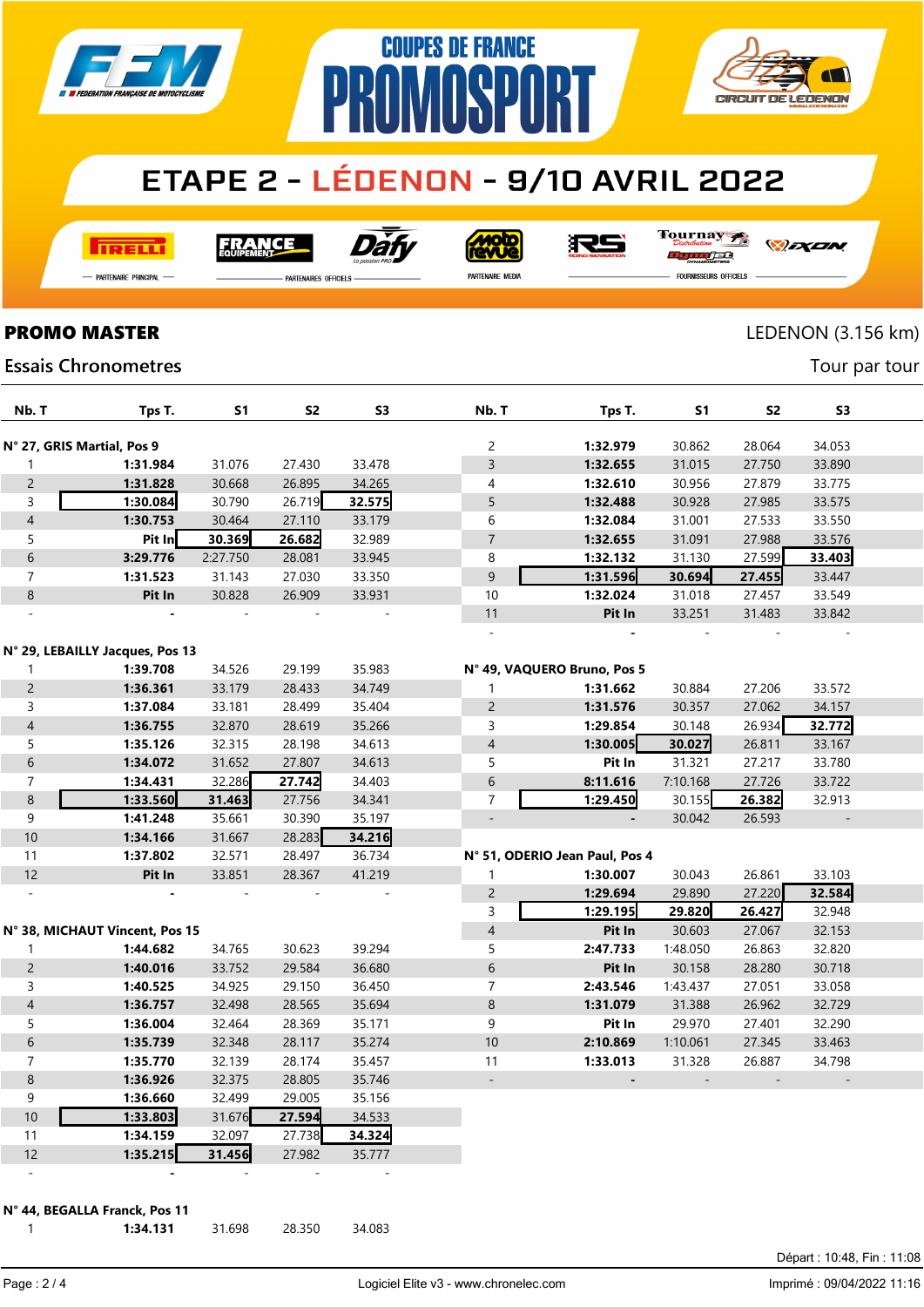

## **ETAPE 2 - LÉDENON - 9/10 AVRIL 2022**

**COUPES DE FRANCE** 

**NMNSPA** 

**TRELLI** 

FRANCE



**Moto**<br>ANG

RS

Tournay

*DEXEN* 

**CIRCUIT DE LEDENON** 

- Partenaire Principal

**PARTENAIRES OFFICIELS** 

PR

PARTENAIRE MEDIA

**JEC** FOURNISSEURS OFFICIELS

**PROMO MASTER** LEDENON (3.156 km)

Tour par tour

### **Essais Chronometres**

| Nb. T                    | Tps T.                            | <b>S1</b> | <b>S2</b> | S <sub>3</sub> | Nb. T          | Tps T.                       | S <sub>1</sub> | <b>S2</b> | S <sub>3</sub> |  |
|--------------------------|-----------------------------------|-----------|-----------|----------------|----------------|------------------------------|----------------|-----------|----------------|--|
|                          | N° 98, GONINET Christophe, Pos 14 |           |           |                | 3              | 1:38.488                     | 33.339         | 29.373    | 35.776         |  |
|                          | 1:37.565                          | 33.082    | 28.972    | 35.511         | $\overline{4}$ | 1:37.689                     | 33.000         | 29.073    | 35.616         |  |
| $\overline{2}$           | 1:38.396                          | 34.077    | 29.274    | 35.045         | 5              | 1:37.879                     | 33.339         | 29.249    | 35.291         |  |
| $\mathsf{3}$             | 1:35.948                          | 32.439    | 28.521    | 34.988         | 6              | 1:36.707                     | 32.555         | 28.689    | 35.463         |  |
| $\overline{4}$           | Pit In                            | 32.229    | 28.769    | 32.870         | $\overline{7}$ | 1:37.014                     | 32.834         | 28.774    | 35.406         |  |
| 5                        | 3:46.878                          | 2:43.454  | 28.851    | 34.573         | $\,$ 8 $\,$    | 1:36.973                     | 32.544         | 28.922    | 35.507         |  |
| $\boldsymbol{6}$         | 1:35.023                          | 32.114    | 28.499    | 34.410         | 9              | 1:36.815                     | 32.711         | 29.063    | 35.041         |  |
| $\overline{7}$           | 1:34.796                          | 32.009    | 28.285    | 34.502         | 10             | 1:36.737                     | 33.496         | 28.000    | 35.241         |  |
| $\,8\,$                  | 1:35.564                          | 32.608    | 28.446    | 34.510         | 11             | 1:35.736                     | 32.363         | 28.273    | 35.100         |  |
| 9                        | 1:33.998                          | 31.705    | 28.111    | 34.182         | 12             | 1:36.153                     | 32.866         | 28.310    | 34.977         |  |
| 10                       | 1:33.866                          | 31.570    | 28.278    | 34.018         |                |                              |                |           |                |  |
| 11                       | 1:33.613                          | 31.649    | 27.901    | 34.063         |                |                              |                |           |                |  |
| $\overline{\phantom{a}}$ |                                   |           |           |                |                | N° 195, OLIVE Clement, Pos 7 |                |           |                |  |
|                          |                                   |           |           |                |                | 1:39.871                     | 34.562         | 29.315    | 35.994         |  |
|                          | N° 99, PHILIPPI Vivien, Pos 17    |           |           |                | $\overline{c}$ | 1:32.305                     | 31.347         | 27.248    | 33.710         |  |
|                          | 1:40.446                          | 33.999    | 29.753    | 36.694         | 3              | 1:31.779                     | 30.621         | 27.372    | 33.786         |  |
| $\overline{c}$           | 1:39.076                          | 33.840    | 29.372    | 35.864         | 4              | 1:31.783                     | 30.666         | 27.343    | 33.774         |  |
| $\mathsf{3}$             | 1:37.915                          | 33.196    | 29.241    | 35.478         | 5              | 1:32.321                     | 30.444         | 27.421    | 34.456         |  |
| $\overline{4}$           | 1:37.756                          | 33.598    | 28.873    | 35.285         | 6              | 1:38.768                     | 33.814         | 30.065    | 34.889         |  |
| 5                        | 1:36.922                          | 32.438    | 29.069    | 35.415         | $\overline{7}$ | 1:31.323                     | 30.503         | 27.520    | 33.300         |  |
| $\sqrt{6}$               | 1:36.399                          | 32.443    | 28.804    | 35.152         | 8              | 1:30.004                     | 30.430         | 26.636    | 32.938         |  |
| $\overline{7}$           | 1:35.915                          | 32.383    | 28.540    | 34.992         | 9              | 1:30.489                     | 30.184         | 27.030    | 33.275         |  |
| $\,8\,$                  | 1:37.006                          | 32.746    | 28.959    | 35.301         | 10             | Pit In                       | 36.573         | 35.381    | 39.448         |  |
| 9                        | 1:41.580                          | 32.074    | 31.015    | 38.491         |                |                              |                |           |                |  |
| 10                       | 1:35.890                          | 32.387    | 28.371    | 35.132         |                |                              |                |           |                |  |
| 11                       | 1:35.961                          | 32.359    | 28.614    | 34.988         |                |                              |                |           |                |  |
| 12                       | 1:36.081                          | 32.257    | 28.581    | 35.243         |                |                              |                |           |                |  |
|                          |                                   |           |           |                |                |                              |                |           |                |  |
|                          | N° 110, DESMARIS Cedric, Pos 2    |           |           |                |                |                              |                |           |                |  |
|                          |                                   |           |           |                |                |                              |                |           |                |  |

|   | 1:28.916 | 29.551   | 26.481 | 32.884 |  |
|---|----------|----------|--------|--------|--|
| 2 | 1:28.276 | 29.746   | 26.093 | 32.437 |  |
| 3 | 1:27.773 | 29.152   | 26.150 | 32.471 |  |
| 4 | Pit In   | 29.253   | 26.177 | 31.909 |  |
| 5 | 8:53.785 | 7:51.505 | 27.948 | 34.332 |  |
| 6 | 1:27.414 | 29.234   | 25.872 | 32.308 |  |
|   | 1:28.049 | 29.301   | 25.986 | 32.762 |  |
| 8 | 1:30.404 | 29.413   | 26.372 | 34.619 |  |
|   |          |          |        |        |  |

#### N° 131, COLLET Pascal, Pos 16

| 35.057<br>1:42.426<br>30.360<br>37.009   |  |
|------------------------------------------|--|
| 1:38.511<br>35.633<br>$-33782$<br>29.096 |  |

Départ : 10:48, Fin : 11:08